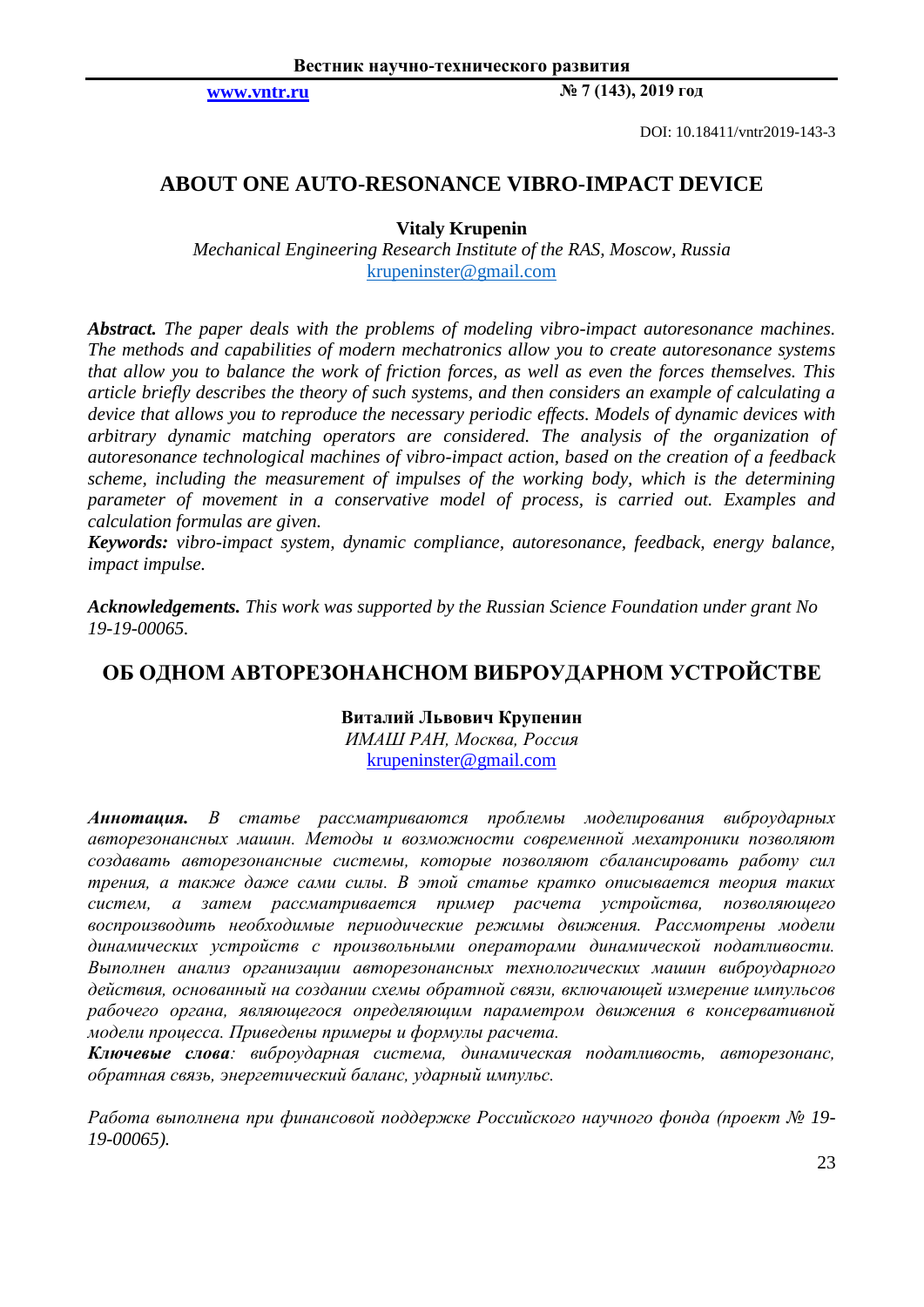# **[www.vntr.ru](http://www.vntr.ru/) № 7 (143), 2019**

# **1. Introduction**

Vibration machines and devices are widely distributed and are used in agricultural and industrial production, mining, construction, and in many other industries. Among vibration machines, as a rule, machines of vibro-impact action are distinguished by the highest efficiency, since the technological processes they implement are associated with systematic shocks of solids [1-4].

Obtaining stable and predictable results of processing workpieces or media with such machines is possible only under the condition that they implement the most effective resonant processes under conditions of constantly changing technological load. Obtaining stable and predictable results of processing workpieces or media with such machines is possible only under the condition that they implement the most effective resonant processes under conditions of constantly changing technological load.

It turns out that these difficulties can be avoided if you create a self-oscillating excitation system. Such a system is implemented by introducing a special feedback loop, which generates an exciting force through a non-linear transformation of the signal proportional to certain parameters of the movement of the working body (tool, impacter, etc.).

When tuning, which is called autoresonance, with any changes in the parameters of the oscillating system and technological load, the resonant state is automatically maintained in the system [5].

Let the system established a periodic process. During the period of tool movement, the work of the excitation and dissipation forces must be balanced. That is, there should be a balance of works of non-conservative forces. In this paper, we consider the problem of modeling the device, which at each moment of time provides the balance of the forces themselves, that is, the dissipation forces are compensated not on average, but uniformly [7].

# **2. General view system**

Consider the scheme of the vibro-impact device of a fairly general form. Using the methods described in [2, 6], we represent the object under study as a linear system with an arbitrary number of degrees of freedom (Fig. 1) containing a working body (impacter, etc.) and control subsystem. The impacter is modeled by a point solid of mass *m*. Since the workflow is vibro-impact, the system presented is strongly non-linear. Additional nonlinearities determine the feedback elements included in the control subsystem.



**Fig. 1.** General view of the studied mechatronic vibro-impact system

Suppose that as a result of constructing a correct mathematical model or as a result of carrying out full-scale measurements, a system of operators of dynamic compliance is specified [6, 8]. Such a system completely describes the linear part of the object under consideration. The working process consists in the organization of periodic collisions between the impacter and the fixed obstacle, for example, the workpiece surface.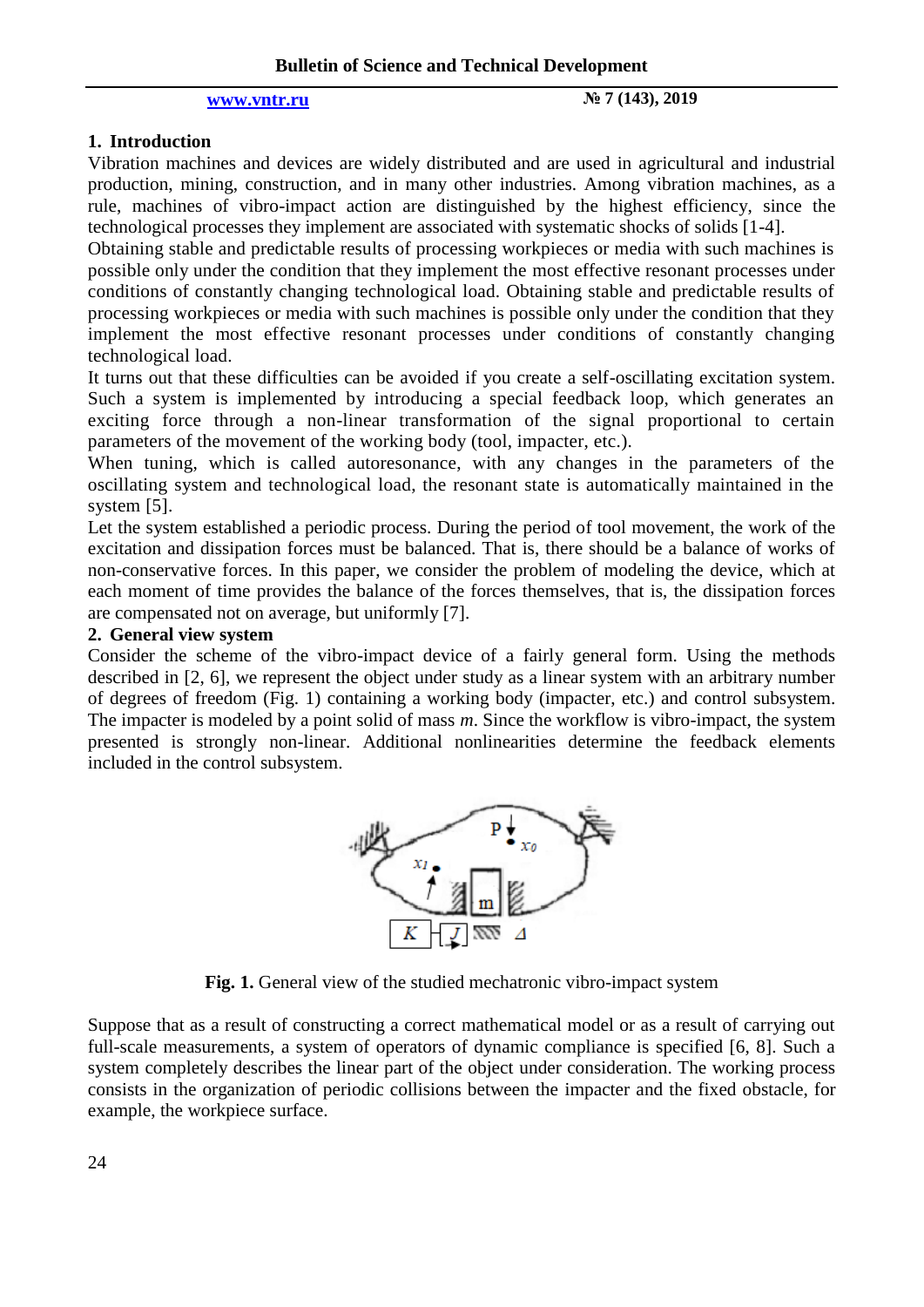**[www.vntr.ru](http://www.vntr.ru/) № 7 (143), 2019 год**

Denote the *x* coordinate of the impacter with mass m. Suppose that the impacter performs onedimensional oscillations along a certain axis. Value  $\Delta > 0$  - there is a gap. Case  $\Delta < 0$  corresponds to preload. The preload can be provided by the system design, as well as in the case if at the point  $x_0$ , a constant force *P* is applied, which presses the working member to the surface to be treated.

At point  $x_1$ , a control force K is applied, the form of which we are going to determine, based on the characteristics of the auto-oscillatory system. This force is obviously formed by the organization of the feedback loop. Near the point of contact of the impacter with the treated surface is placed a sensor that measures some parameters of its movement, for example, the impact impulse *J*. The control action is formed in accordance with the sensor signal.

We will designate the operators of dynamic compliance, which correspond to the force acting at the point  $x_n$  of moving the point  $x_k$ , as  $L(x_n, x_k; p)$ ;  $p$  – an operator of differentiation. Given the scheme given in Fig.1, for the localization point of the workflow *x* you can write the operator equation  $x(t) = L(x_0, x; p)P + L(x_1, x; p)K - L(x, x; p)\Phi(x, \dot{x})$ , (1)

$$
x(t) = L(x_0, x; p)P + L(x_1, x; p)K - L(x, x; p)\Phi(x, \dot{x}),
$$
\n(1)

Where the expression  $\Phi(x, \dot{x})$  denotes the force of the impact interaction [9,10]. We will assume that the impact is modeled using the Newton hypothesis, that is, it is momentary, and we also assume that it is elastic.

Energy losses in the implementation of the workflow can be considered, for example, by introducing the corresponding components into the representation for the operator [2, 5], as well as by using special techniques for modeling impact using more realistic hypotheses [6].

Suppose, finally, that all converters and sensors included in the system are inertia-free.

In the absence of friction and control action, the equation of motion of the conservative system corresponding to (1) takes the form:

$$
x(t) = L(x_0, x; 0)P - L(x, x; p)\Phi(x, \dot{x}),
$$
\n(2)

where it is considered that the force  $P =$  const. And, since here we neglect friction, it is assumed where it is considered that the force  $\Gamma = \text{const}$ <br>that for all operators  $L(x, x; p)$ : Im[ $L(x, x; i\omega)$ ] = 0.

Let  $u = L(x_0, x; 0)P$ . Periodic mode with one impact interaction for the period of movement of the conservative system  $(T_0)$  under the assumption that the origin of time coincides with the impact can be represented as [6]:

$$
x(t) = u - J \chi(t, \omega_0); \omega_0 = 2\pi T_0^{-1},
$$
\n(3)

where the periodic Green function (PFG) corresponding to the operator  $L(x, x; p)$  is given by a Fourier series of the form:

$$
\chi(t, \omega_0) = \sum_{k=-\infty}^{\infty} L(x, x; ik\omega_0) \exp(ik\omega_0 t).
$$
 (4)

The impact impulse in this case of an elastic impact will be given by the ratio  $J = 2m|\dot{x}(-0)| \ge 0$  and be based on the impact condition. From here it is easy to get:

$$
J = \frac{[u - \Delta]}{\chi(0, \omega_0)}.
$$
 (5)

In a conservative vibroimpact system, the impact impulse turns out to be the integral of motion mutually uniquely associated with the total energy *E*.

The considered auto-oscillatory system will be organized in such a way that the feedback should be constructed as a result of measuring the values of any of the integrals of motion, for example, a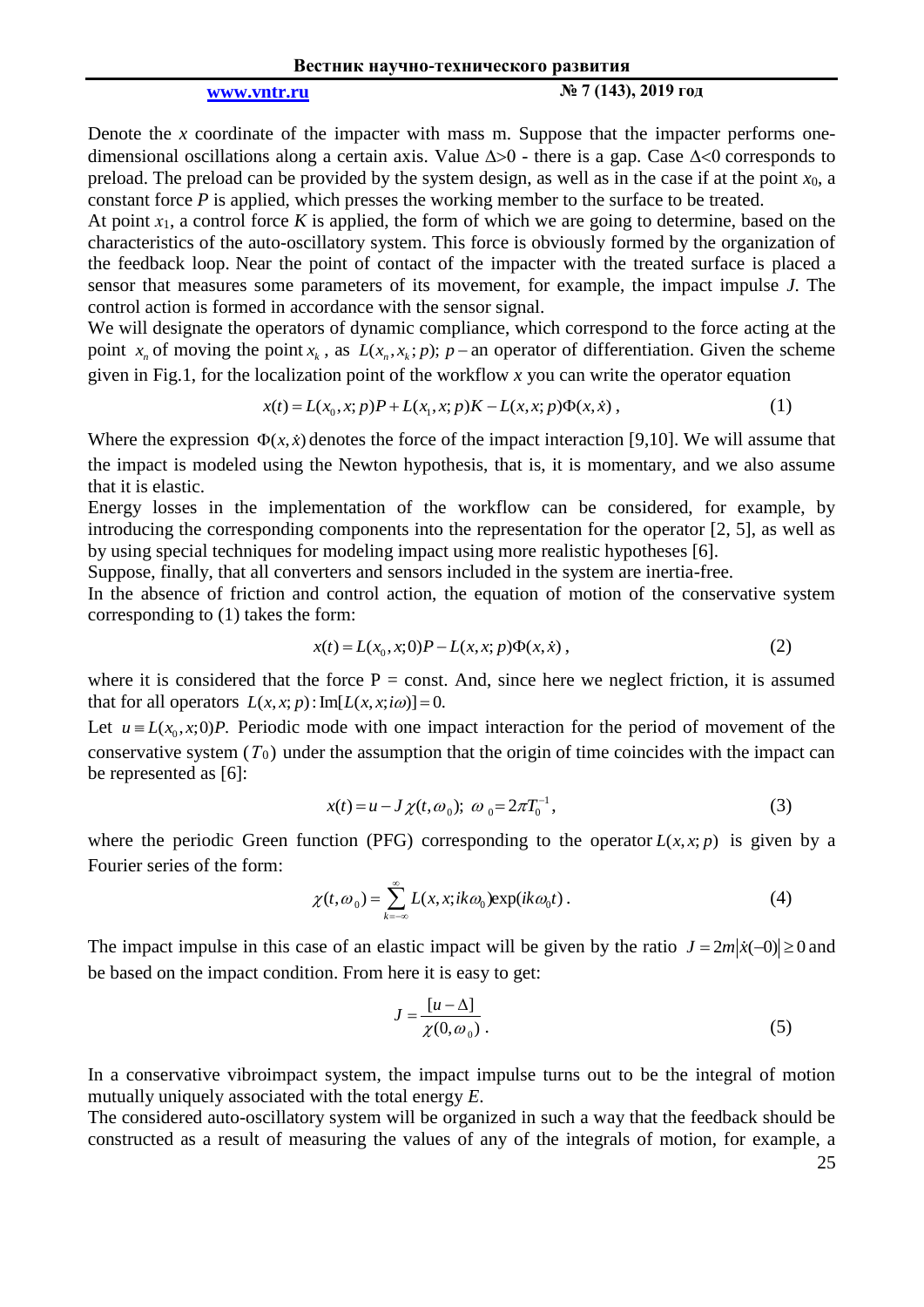**[www.vntr.ru](http://www.vntr.ru/) № 7 (143), 2019**

shock impulse. It will be shown that the result will be a convenient way for organizations of autoresonance vibration-impact machines.

The frequency ranges for the existence of the solution (3), (5) are determined in specific cases from the condition  $x(t) \leq \Delta$ . In practice, the condition  $J \geq 0$  is checked, which is equivalent in most cases. Relation (5) defines the equation of the skeleton curve ( $J = J(\omega_0)$ ).

We rewrite the equation of motion (1) using the dynamic stiffness operator  $L^{-1}(p)$  [4, 6]. We have then:

$$
L^{-1}(x, x; p)x = P_x + F(p, x) - \Phi(x, \dot{x}).
$$
\n(6)

Here is designated:  $P_x = L^{-1}(x, x; 0) L(x_0, x; p) P;$   $F(p, x) = L^{-1}$  $F(p, x) = L^{-1}(x, x; 0)L(x_1, x; p)K.$ 

We will form the control action  $F(p,x)$  in such a way that in the initial system (1) it is possible to implement a periodic self-oscillations, which would retain the shape of the motion mode of the conservative system (3).

Let the dynamic stiffness operator be represented as follows:  $L^{-1}$  $L^{-1}(x, x; p) = W_1(x, x; p) + W_2(x, x; p)$ , and  $Im W_1(x, x; p) = Re W_2(x, x; p)$ . Solution (3), (5) was constructed under the assumption that  $W_2(x, x; p)$  $\equiv$  0. We substitute the representation (3) into the relation (6) at a certain value of frequency  $\omega$ <sub>c</sub> satisfying the condition  $x(t) \le \Delta$  and we find as a result<br>  $W_2(x, x; p)[u - J\chi(t, \omega_0)] = F[p, u - J\chi(t, \omega_0)].$ 

$$
W_2(x, x; p)[u - J\chi(t, \omega_0)] = F[p, u - J\chi(t, \omega_0)].
$$
\n(7)

We will further look for the function  $F(p, x)$  in the subclass of functions with the structure  $\{\beta(J)W(x, x; p)\}\$ , where a certain function  $\beta(J)$  is differentiable on any finite interval, and  $W(x, x; p)$  is a meromorphic function [6] of a complex variable *p*. Taking into account that  $W(x, x; p)$  is a meromorphic function [6] of a complex variable p. Taking into account that  $W_2(x, x; p)u = 0$ , from the relation (7) we find:  $W_2(x, x; p)[J\chi(t, \omega_0)] = \beta(J)W(x, x; p)[J\chi(t, \omega_0)]$ . Therefore, it is necessary to fulfill the conditions

$$
W_2(x, x; p) = W(x, x; p), \ \beta(J) = 1.
$$
 (8)

Thus, the conditions determining the structure of the control force  $F(p, x)$  are obtained. From the second relation (8), one can find the stationary values of the pulse  $J^0$ , and from the inversion of the skeletal curve  $J(\omega)$ , the frequencies of the self-oscillations.

The choice of function  $\beta(J)$ , along with the structure of the operator of the linear part of the system, determines the nature and efficiency of the control system. From what follows, it will be possible to see that it is very convenient to choose a monotonically decreasing function.

Let's choose, for definiteness,  $\beta(J) = \beta_0 J^{-1}$ ,  $\beta_0 = \text{const} > 0$ . Then the stationary value of the impact impulse  $J^0 = \beta_0$  and the frequency of self-oscillations are determined from the relation  $\beta_0 = J(\omega)$ . Since the value of the integral of motion (impact pulse) lies exactly on the skeletal curve corresponding to the realization of nonlinear resonances, the conditions found ensure the realization of autoresonance motions of the type described.

### **3. Sustainability research**

Found solutions need to be investigated for sustainability. In engineering calculations, the so-called energy condition is often used [2, 3, 5]. Strictly speaking, the energy condition is only necessary. The efficiency of using this condition in applied problems is widely known [2–5].

We write the function  $E(J)$  that corresponds to the balance of work of non-conservative forces for the period of movement *T*: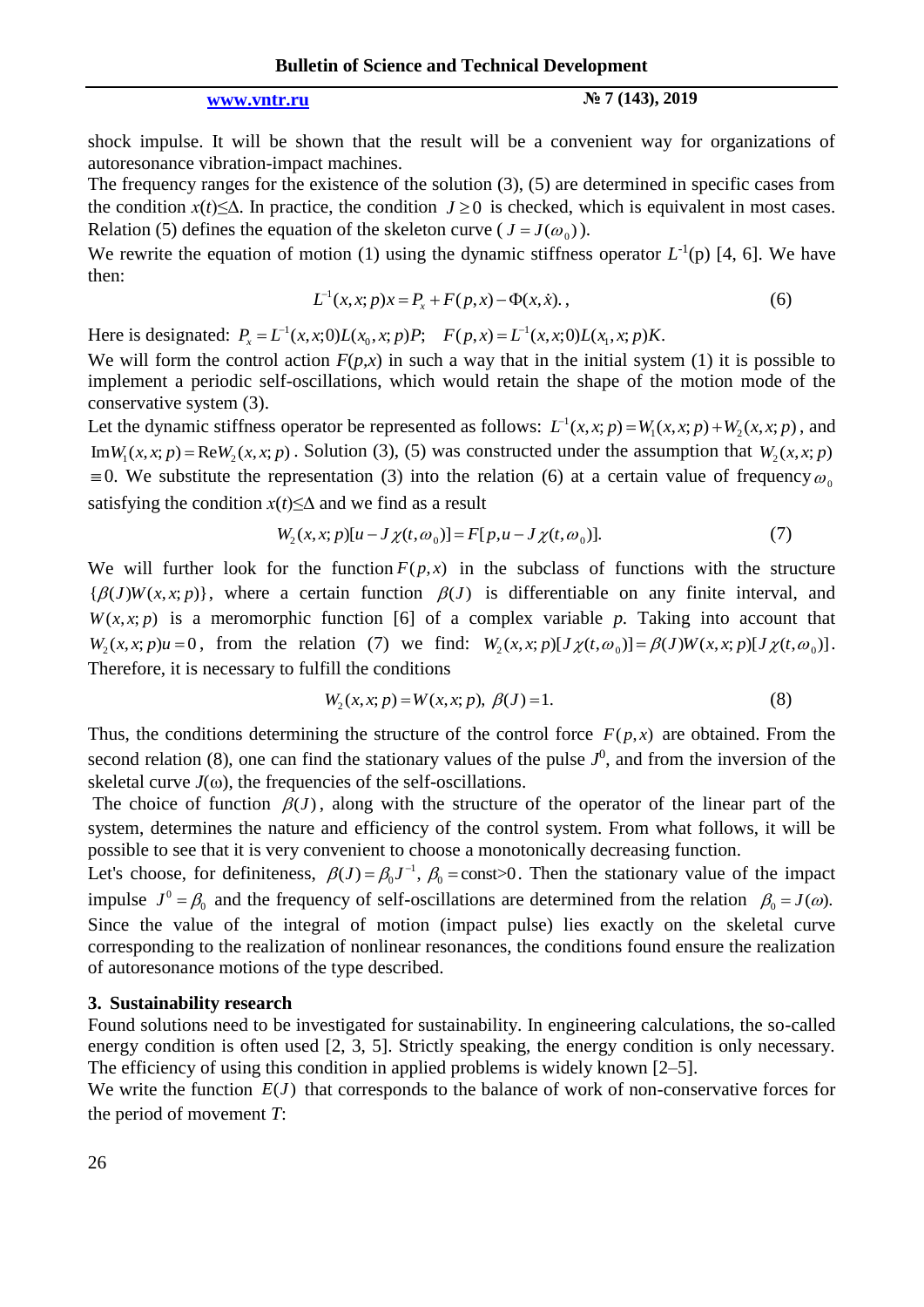### **[www.vntr.ru](http://www.vntr.ru/) № 7 (143), 2019 год**

$$
E(J) = -J^2 \int_0^T [W_2(x, x; p) \chi(t, \omega) - \beta(J) W_2(x, x; p) \chi(t, \omega)] p \chi(t, \omega_0) dt
$$
(9)

Here the first term on the right side corresponds to the work of the dissipation forces, and the second to the work of the forces of an external energy source.

second to the work of the forces of an external energy source.<br>After some transformations we get  $E(J) = -J^2 \lambda [1 - \beta(J)]$ ;  $\lambda = \text{const} > 0$ 

For asymptotically stable periodic regimes with a stationary value of the integral of motion (in this case, an impulse of impact), the dissipation forces stabilize the system and therefore, in accordance with the energy condition  $\frac{dE(J)}{dt} < 0$ *dJ*  $<$  0 (при  $J = J<sup>0</sup>$ ). Given the calculations done, we get

$$
E_J \equiv \frac{dE(J)}{dJ} = J^2 \lambda \frac{d\beta}{dJ}.
$$
\n(10)

At  $E_j < 0$ , self-oscillations are asymptotically stable. By choosing the function - monotonously decreasing, we ensured the stability of the system. In the case when 1 decreasing, we ensured the stability of the system. In the case when  $\beta(J) = \beta_0 J^{-1}$ ,  $\beta_0 = \text{const} > 0$ :  $E_J = -\beta_0 \lambda < 0$ . Thus, in accordance with the energy condition, the stationary mode of motion  $J^0 = \beta_0$  is asymptotically stable. More precisely stability analysis can be performed using other modern methods [9–12].

From a technical point of view, the organization of such a regime allows, with a minimum of energy costs, to achieve maximum efficiency of the technological process. Questions about the features of the practical implementation of the corresponding device are an independent problem and are not discussed in this article.

We can specify several ways to solve it. Important recommendations can be found in [9].

In conclusion of the theoretical part of the paper, we note that the notion of autoresonance of the vibration system was introduced in the book [13]. This concept has proven to be very useful in practical engineering.

The principles of autoresonance are used in the design of many vibration, vibro-impact and ultrasonic machines and devices [3, 4, 5, 8, 9, 16]. These principles underlie the special types of cyclic robots [14, 15, 17], as well as many other important technical objects.

### **4. An example of a system with one degree of freedom**

As an interesting example, consider a system with one degree of freedom [6, 7] (Fig.2.).

The linear oscillator vibrates, impacting with a fixed obstacle 2, on which impact impulses sensor is installed, which forming a signal proportional to their magnitude *J*. This signal is converted to some function  $\beta(J)$ . After multiplying with the signal coming from the speed sensor 1, the result is transmitted to the exciter 4*.* Assuming the impacter mass is equal to one, we write the equation of motion in the operator form

$$
(p^{2} + \Omega^{2} + 2bp)x = -\Phi(x, \dot{x}) + \beta(J)px
$$
\n(11)

where  $b > 0$  – coefficient of viscous friction. Because a system with a gap is considered here, the force *P* = 0. In the conservative case  $(b = \beta(J) = 0)$ , solution (3), (5) has the form [6]:<br>  $x(t) = -J\chi(t); \ \chi(t) = [2\Omega \sin \frac{1}{2}\Omega T_0]^{-1} \cos \Omega(t - \frac{1}{2}T_0); J = -2\Omega t g(\pi \Omega \omega_0^{-1}).$  (12)

$$
x(t) = -J \chi(t); \ \chi(t) = [2\Omega \sin \frac{1}{2} \Omega T_0]^{-1} \cos \Omega(t - \frac{1}{2} T_0); J = -2\Omega t g(\pi \Omega \omega_0^{-1}). \tag{12}
$$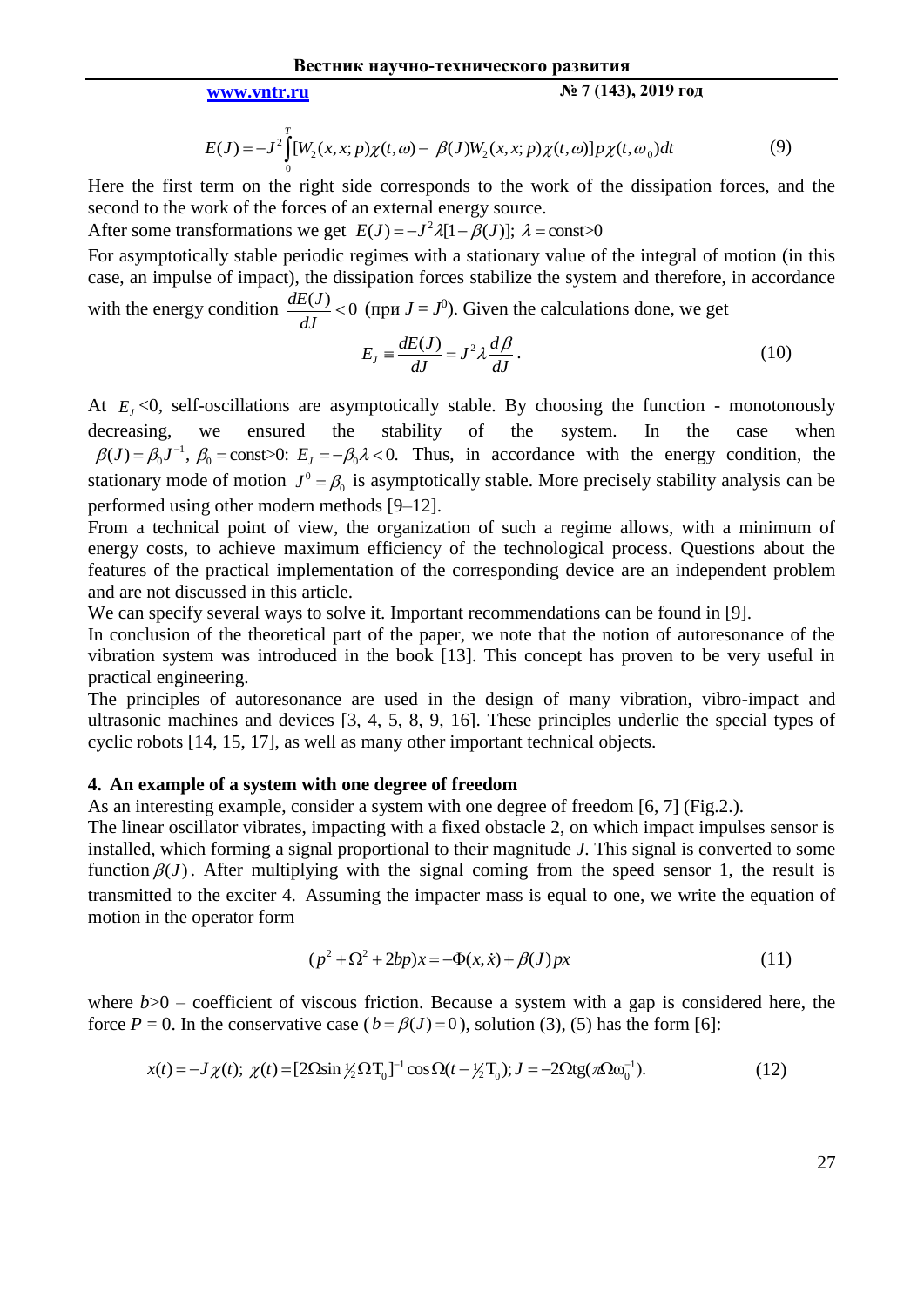### **[www.vntr.ru](http://www.vntr.ru/) № 7 (143), 2019**

The representation for the periodic Green function  $\chi(t)$  in the second formula (12) takes place only for  $t \in [0, T]$ . Generally speaking for all  $t \in (-\infty, \infty)$ , here it is necessary to use the Fourier series (4), when  $L(x, x; i k \omega_0) = (\Omega^2 - k^2 \omega_0^2)^{-1}$ . The set of natural frequencies of the conservative vibro-impact system  $Ω< \omega < 2Ω$ .



Fig. 1. Example of a system with one degree of freedom: 1 - speed sensor; 2 - impact impulses sensor; 3- signals multiplier; 4 – vibration exciter.

In this case  $W_1(p)=p+\Omega^2$ ,  $W_2(p)=2bp$ . When  $\beta(J)=\beta_0J^{-1}$ , the stationary value of the impact impulse turns out to be  $J^0 = J^0 = 0.5 \beta_0 b^{-1}$ .

The solution has the form described by the first formula (12). From the third formula (12) we find the frequency of self-oscillations

$$
\omega = \frac{\pi \Omega}{\pi - \arctg[\beta_0 / (4b\Omega \Delta)]}.
$$
\n(13)

In accordance with the energy condition (10), the found mode is asymptotically stable. More accurate studies that can be performed numerically or using modern methods of nonlinear mechanics [12] confirm this conclusion.

### **Results and discussion**

The main result of the article is to describe a specific class of autoresonance devices with a remarkable property: the impacter performs the movement characteristic of the conservative system. Thus, the considered systems can be attributed to the class of systems with full compensation of friction forces at each moment of time.

Final remarks.

1. It should be noted that the organization of the machines in question requires, obviously, to provide in the design a device intended for the rigid start of the vibro-impact mode of movement [4, 8], since at least one blow must occur for organizing the measurement and fixation of shock